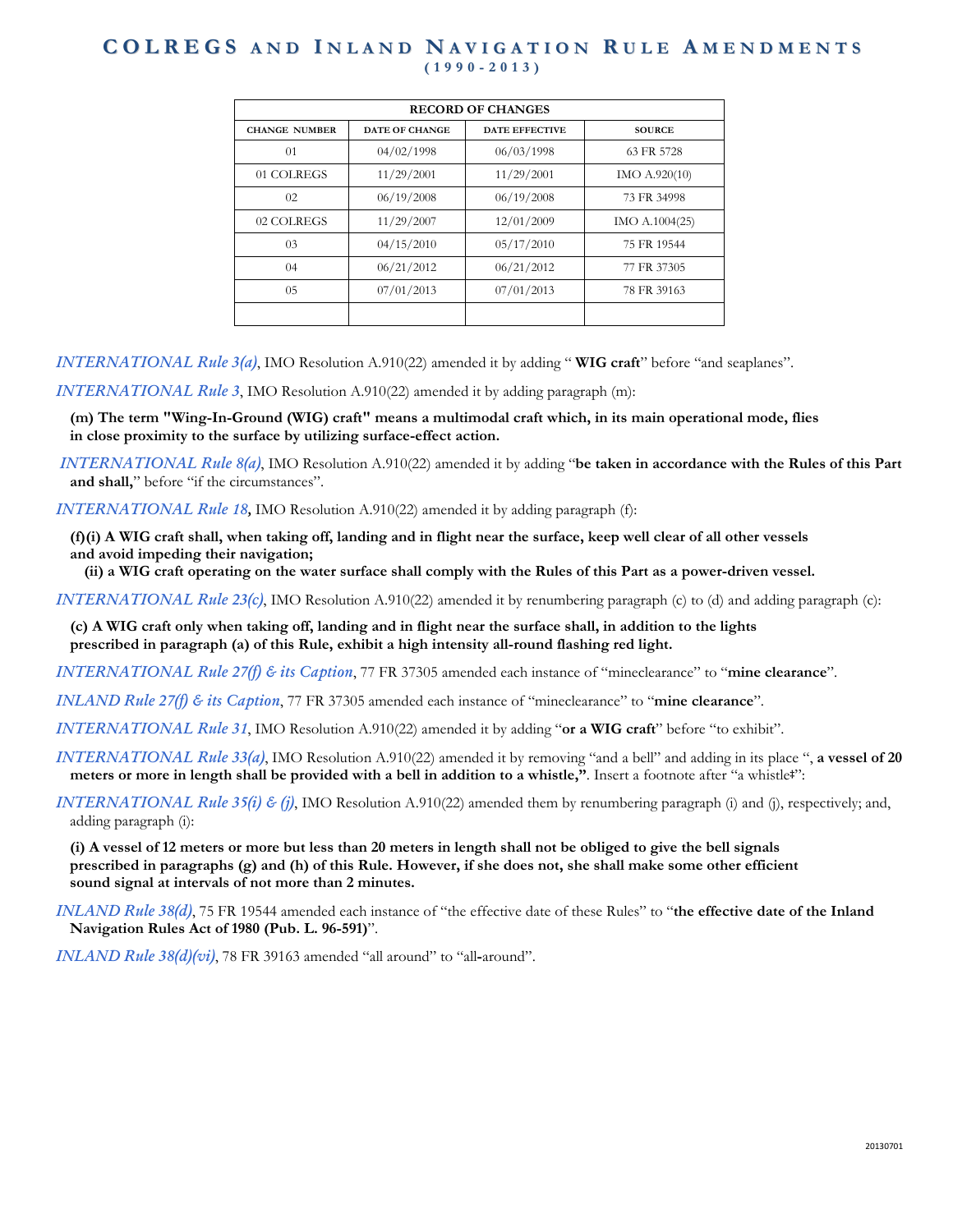#### *Annexes*

*INLAND Annex I*, *§ 84.01(b)*, 77 FR 37305 amended "(meters<sub>3</sub>)" to "(cubic meters)".

*INTERNATIONAL Annex I*, *§ 2(d)*, IMO Resolution A.910(22) amended "prescribed in Rule 23(c)(i)" to "prescribed in Rule 23(**d**)(i)" [due to renumbering for Rule 23(c)].

*INLAND Annex I*, *§ 84.03(f)(2)*, 77 FR 37305 amended "Rule 27(b)(i)" to "Rule 27(b)(**1**)". Insert a footnote after "Rule 27(b)(1)**‡**":

*INLAND Annex I*, *§ 84.07*, 77 FR 37305 amended each instance of "(i)" or "(ii)" or "(2)", respectively. Insert a footnote after "Rule 26(c)(1)**‡**" and "Rule 27(b)(1) and (2) **‡‡**":

*INTERNATIONAL Annex I*, *§ 13*, IMO Resolution A.910(22) amended it to:

#### **13. High-speed craft**

**(a) The masthead light of high-speed craft may be placed at a height related to the breadth of the craft lower than that prescribed in paragraph 2(a)(i) of this annex, provided that the base angle of the isosceles triangles formed by the sidelights and masthead light, when seen in end elevation, is not less than 27 degrees.**

**(b) On high-speed craft of 50 meters or more in length, the vertical separation between foremast and mainmast light of 4.5 meters required by paragraph 2(a)(ii) of this annex may be modified provided that such distance shall not be less than the value determined by the following formula:**

$$
y = \frac{(a + 17\Psi)C}{1000} + 2
$$

**where:** 

**\_\_\_\_\_\_\_\_\_\_\_\_**

"**y**" **is the height of the mainmast light above the foremast light in meters;** 

"**a**" **is the height of the foremast light above the water surface in service condition in meters;** 

" $\Psi$ " is the trim in service condition in degrees;

"**C**" **is the horizontal separation of masthead lights in meters.** 

**\* Refer to the International Code of Safety for High-Speed Craft, 1994 and the International Code of Safety for High-Speed Craft, 2000.**

*INLAND Annex I, § 84.25, 77 FR 37305 amended it to:* 

**§ 84.25 Approval.**

**The construction of lights and shapes and the installation of lights on board the vessel must satisfy the Commandant, U.S. Coast Guard.**

*INLAND Annex II*,  $\sqrt{85.1}$ , 77 FR 37305 amended "Rule 26(b)(i) and (c)(i)" to "Rule 26(b)(1) and (c)(1)", respectively.

*INTERNATIONAL Annex III*, *§ 1(a)*, IMO Resolution A.910(22) amended it to:

1. Whistles

*(a) Frequencies and range audibility*

The fundamental frequency of the signal shall lie within the range 70-700Hz. The range of audibility of the signal from a whistle shall be determined by those frequencies, which may include the fundamental and/or one or more higher frequencies, which lie within the range 180-700 Hz (+/-1%) **for a vessel of 20 meters or more in length, or 180-2100 Hz (+/-1%) for a vessel of less than 20 meters in length** and which provide the sound pressure levels specified in paragraph  $1(c)$  below.

*INTERNATIONAL Annex III*, *§ 1(c)*, IMO Resolution A.910(22) amended it [and the NOTE] to:

#### *(c) Sound signal intensity and range of audibility*

A whistle fitted in a vessel shall provide, in the direction of maximum intensity of the whistle and at a distance of 1 meter from it, a sound pressure level in at least one 1/3rd-octave band within the range of frequencies 180-700 Hz (+/-1%) **for a vessel of 20 meters or more in length,** or 180-2100 Hz (+/-1%) for a vessel of less than 20 meters in length, of not less than the appropriate figure given in the table below.

The range of audibility in the table above is for information and is approximately the range at which a whistle may be heard on its forward axis with 90 percent probability in conditions of still air on board a vessel having average background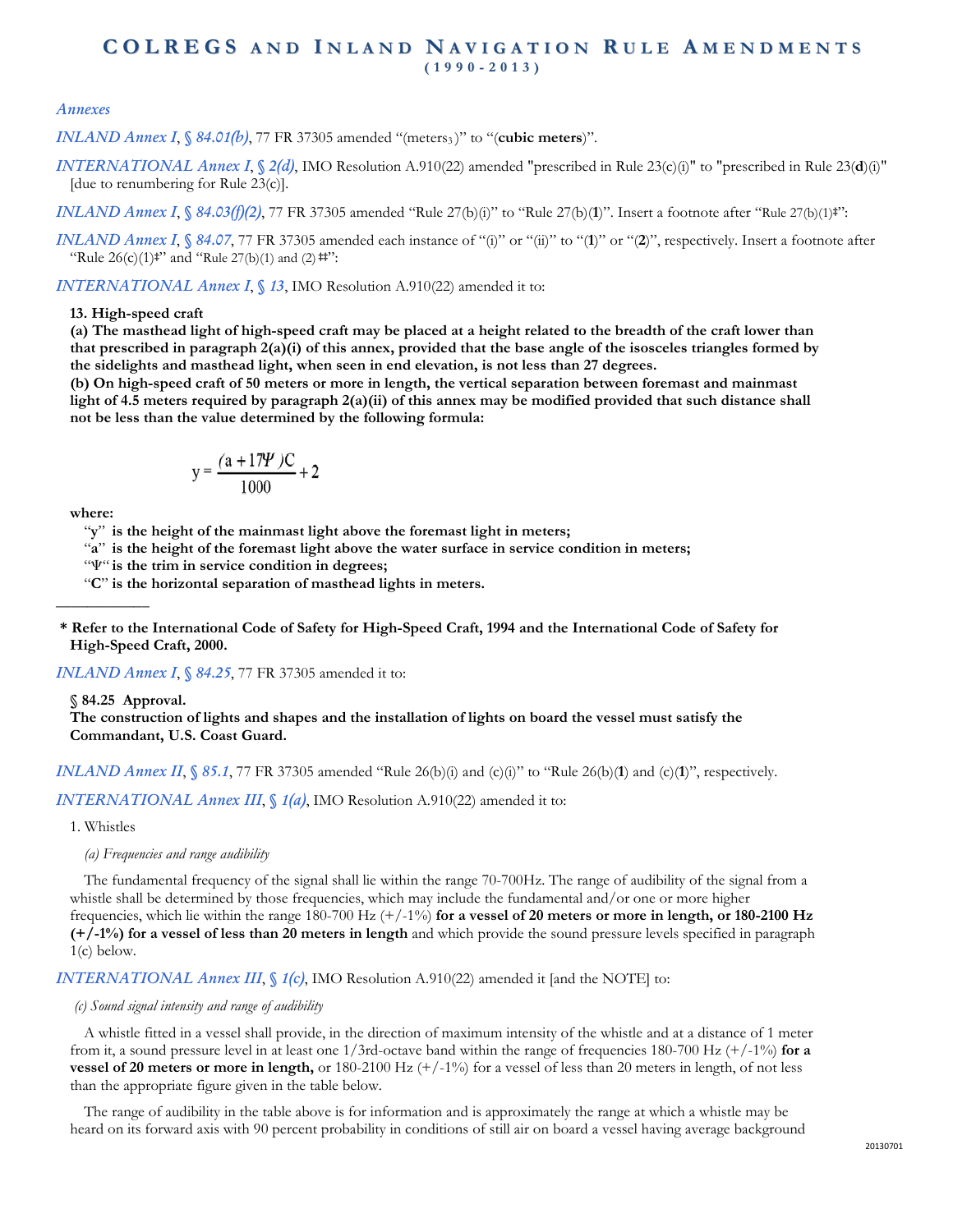noise level at the listening posts (taken to be 68 dB in the octave band centered on 250 Hz and 63 dB in the octave band centered on 500 Hz).

| Length of vessel<br>in meters | 1/3rd-octave band<br>level at 1<br>meter in dB<br>referred to<br>$2x10^5 N/m^2$ | Audibility<br>range in<br>nautical<br>miles |
|-------------------------------|---------------------------------------------------------------------------------|---------------------------------------------|
|                               | 143                                                                             | 2                                           |
|                               | 138                                                                             | 1.5                                         |
|                               | 130                                                                             | 1                                           |
|                               | $120*1$                                                                         |                                             |
|                               | $11.5*2$                                                                        | 0.5                                         |
|                               | 111*3                                                                           |                                             |

**\*1 When the measured frequencies lie within the range 180-450 Hz**

**\*2 When the measured frequencies lie within the range 450-800 Hz**

**\*3 When the measured frequencies lie within the range 800-2100 Hz**

In practice the range at which a whistle may be heard is extremely variable and depends critically on weather conditions; the values given can be regarded as typical but under conditions of strong wind or high ambient noise level at the listening post the range may be much reduced.

*INTERNATIONAL Annex III*, *§ 2(b)*, IMO Resolution A.910(22) amended it by removing "**and shall be not less than 200 mm for vessels of 12 meters or more but of less than 20 meters in length**".

*INTERNATIONAL Annex IV*,  $\binom{f}{k}$  *(m)*, IMO Resolution A.1004(25) amended them to:

**(l) a distress alert by means of digital selective calling (DSC) transmitted on:**

**(i) VHF channel 70, or**

**(ii) MF/HF on the frequencies 2187.5 kHz, 8414.5 kHz, 4207.5 kHz, 6312 kHz, 12577 kHz or 16804.5 kHz;**

**(m) a ship-to-shore distress alert transmitted by the ship's Inmarsat or other mobile satellite service provider ship earth station;** 

*INTERNATIONAL Annex IV*, *§ 3*, IMO Resolution A.1004(25) amended ", the Merchant Ship Search and Rescue Manual" to "**Maritime Search and Rescue Manual, Volume III**"**.**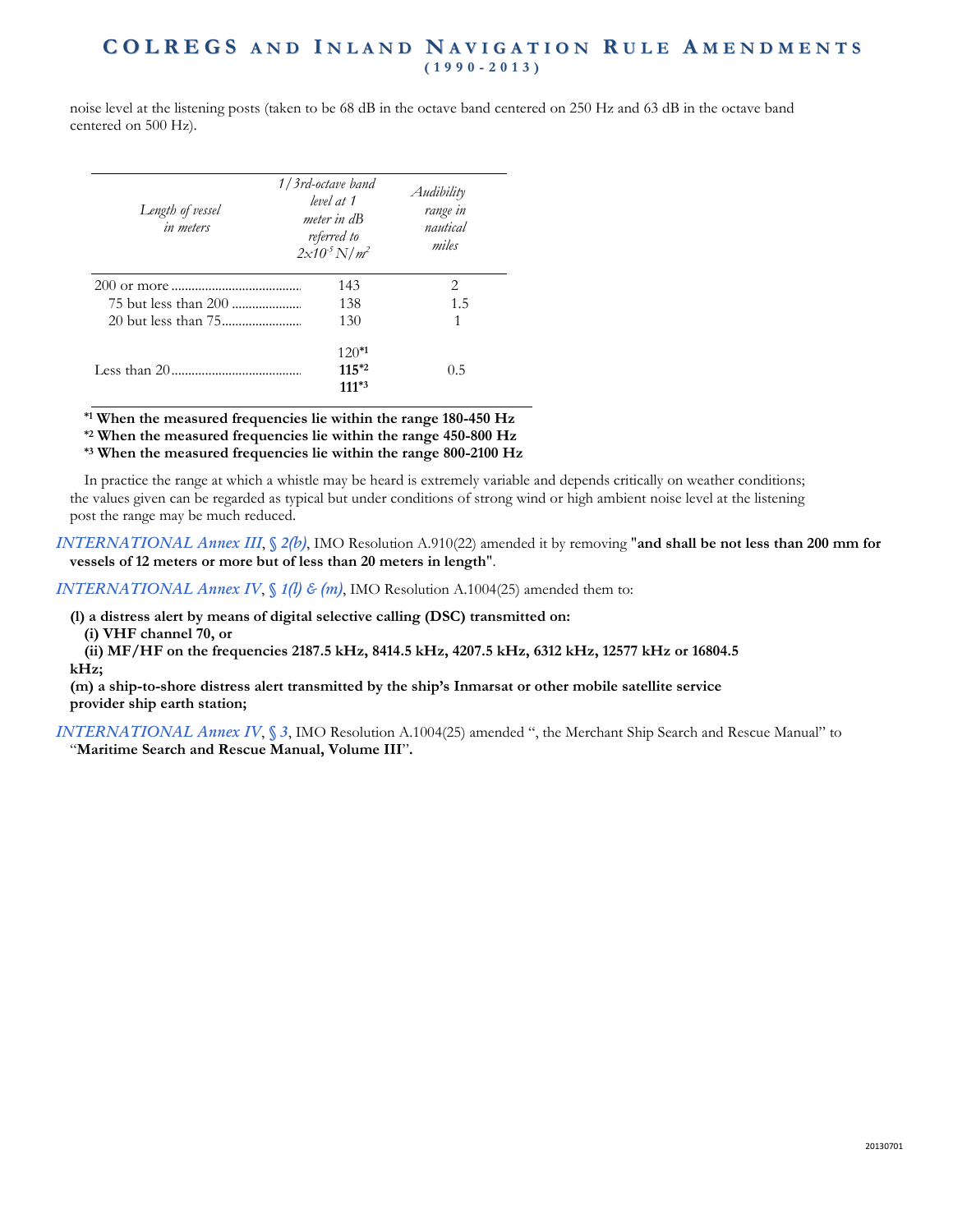### *COLREG Demarcation Lines, 33 CFR 80*

*§ 80.90.5*, 63 FR 5728 amended it by adding quotation marks around the 1st instance of "**vessel at anchor**".

*§ 80.110(b),* 78 FR 79163 amended it by adding "," after "43°40.6′ N.".

- *§ 80.120(b),* 78 FR 79163 amended it by removing the word "Harbor", and, adding "," after "42°35.1′ N.".
- *§ 80.145(b) & (c),* 78 FR 79163 amended them by adding "," after "41°29.1′ N." and "41°28.5′ N.".
- *§ 80.501(d),* 78 FR 79163 amended it by adding "," after "39°18.2′ N." and "39°17.6′ N.".
- *§ 80.505(c),* 78 FR 79163 amended it by adding "," after "37°52.6′ N.".
- *§ 80.520(a) & (b),* 78 FR 79163 amended "35°11.8"′ N to "35°11.8**5′ N.**", "75°44.9′ W" to "75°**43.9′ W**."; and, northeastern to "northeastern**most**".
- *§ 80.525(c), (d) & (e),* 78 FR 79163 amended them by adding "," after "34°38.7′ N.", "77°06.0′ W.", and "34°38.5′ N."; and paragraphs (d) and (e) to:

**(d) A line drawn from the easternmost extremity on the southern side of New River Inlet at latitude 34°31.5′ N., longitude 77°20.6′ W., to the seaward tangent of the shoreline on the northeast side on New River Inlet. (e) A line drawn across New Topsail Inlet between the closest extremities of the shore on either side of the inlet parallel with the general trend of the highwater shoreline.**

*§ 80.530(a),* 78 FR 79163 amended it by adding "," after "33°52.4′ N." and "78°00.1′ W.".

*§ 80.703(f),* 78 FR 79163 amended it to:

**(f) A north-south line drawn from the northernmost extremity of Cape Island Point to Murphy Island.**

*§ 80.707(a) & (b),* 78 FR 79163 amended them to:

**(a) A line drawn from the westernmost point on Cape Romain to the southeasternmost point on Raccoon Key. (b) A line drawn from the westernmost extremity of Raccoon Key to the northernmost extremity of Northeast Point.**

*§ 80.712(f),* 78 FR 79163 amended 32°13.7′ N to "32°13.**0**′ N"

*§ 80.715*, 73 FR 34998 amended "(Range Rear)" to "**Range Rear**".

*§ 80.715*, 78 FR 79163 amended it to:

**A line drawn from the southernmost tank on Hilton Head Island charted in approximate position latitude 32°06.7′ N., longitude 80°49.3′ W., to Bloody Point Range Rear Light; thence to Tybee Light.**

*§ 80.720(a) & (b),* 78 FR 79163 amended it by adding "," after "31°05.9′ N.", "31°01.6′ N.", "81°25.2′ W.", "81°23.7′ W.", and "30°58.5′ N.".

*§ 80.735(a) & (f),* 78 FR 79163 amended it by adding "," after "25°45.0′ N.", "80°08.6′ W.", "25°19.3′ N.", "80°16.0′ W.", and "24°49.3′ N.".

*§ 80.738(b)*, 73 FR 34998 amended it to:

#### **(b) A line drawn from Puerto San Juan Light to position 18'28'30" N, 066'08'24" W, at the northwest extent of Isla de Cabras across the entrance of San Juan Harbor.**

- *§ 80.738(b),* 78 FR 79163 amended "18°28′30″ N, 066°08′24″ W." to "18°28.**5′** N., 066°08.**4**′ W.**"**.
- *§ 80.740,* 78 FR 79163 amended it by adding "," after "24°48.8′ N." and "80°49.6′ W.".
- *§ 80.745(a) & (c),* 78 FR 79163 amended them by adding "," after "25°41.8′ N." and "81°20.2′ W.".
- *§ 80.748(d),* 78 FR 79163 amended it by adding "," after "26°05.7′ N.".
- *§ 80.757(g),* 78 FR 79163 amended it by adding "," after "29°16.6′ N." and "83°06.7′ W.".
- *§ 80.757(h),* 78 FR 79163 amended it to: